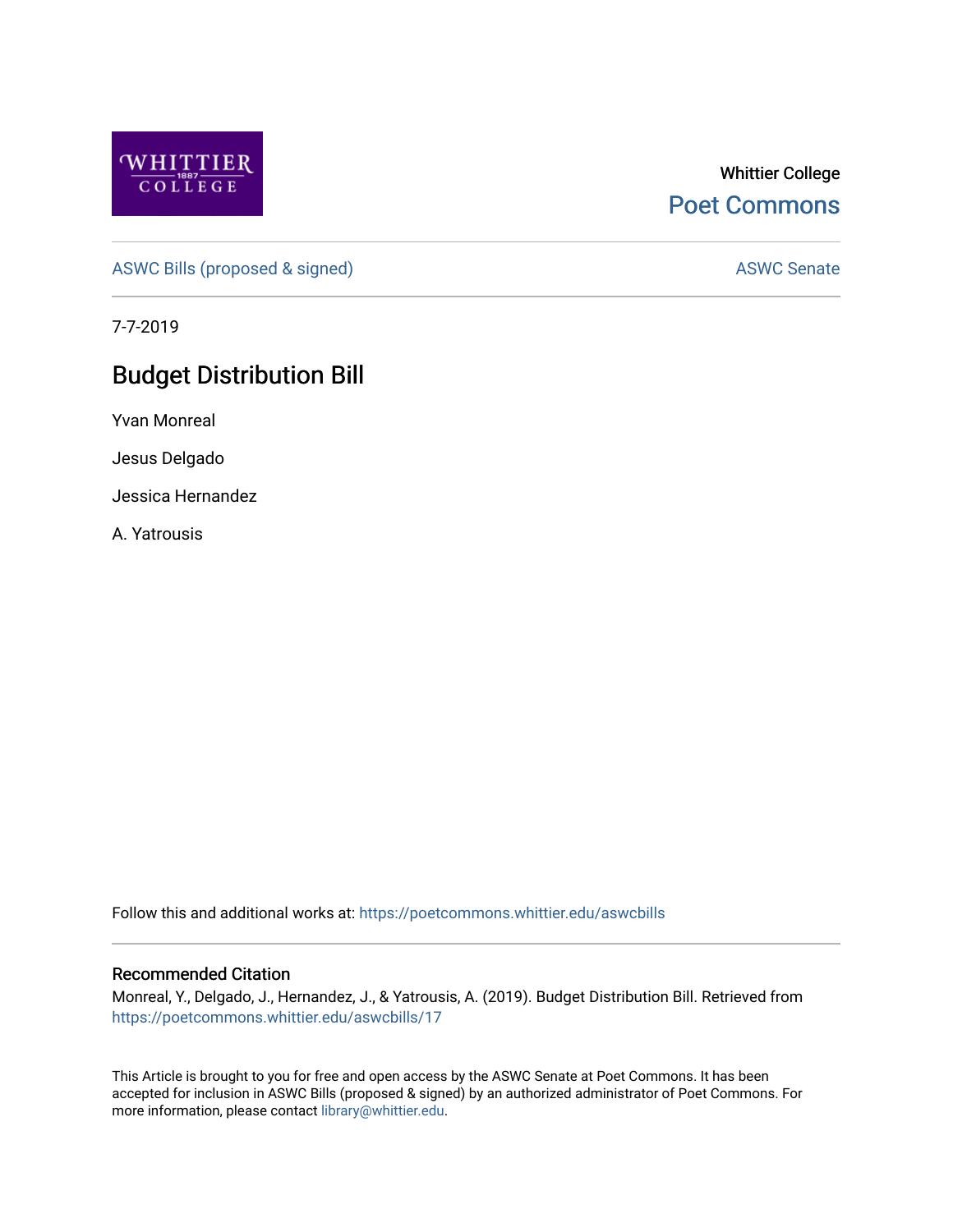

### **Budget Distribution Bill**

Authors: Vice Pres. Y. Monreal, Treas. J. Delgado, Dir. J. Hernandez, Rep. A. Yatrousis Session: CCXX OF THE ASWC SENATE BILL III - 2-19

WHEREAS the central student governing body is the ASWC Senate;

WHEREAS the ASWC Senate, in accordance with its mission statement, aims to assist all on-campus clubs and organizations in creating, promoting and implementing dynamic programs and events that involve students and add value to their educational experience;

WHEREAS the students of Whittier College have elected and appointed representatives to sit on the Senate Table and advocate for their interests;

WHEREAS the needs of Whittier College students fluctuate from year to year;

WHEREAS the elected representatives are the most well-versed on issues pertaining to their constituents — the student body;

LET IT BE RESOLVED THAT 100% of the student body fees shall be allocated to the central student governing body, the ASWC Senate;

LET IT BE RESOLVED that 46% of the student body fees, which are collected every semester, be allocated to the ASWC General Account and the ASWC Operations Account in following percentage amounts (76% and 24%, respectively);

LET IT FURTHER BE RESOLVED that the ASWC Senate create the ASWC Senate Allocations Account, so as to properly allocate funds to its constituent bodies;

LET IT FURTHER BE RESOLVED that the remaining 54% of the student body fees be allocated to the ASWC Allocations Account,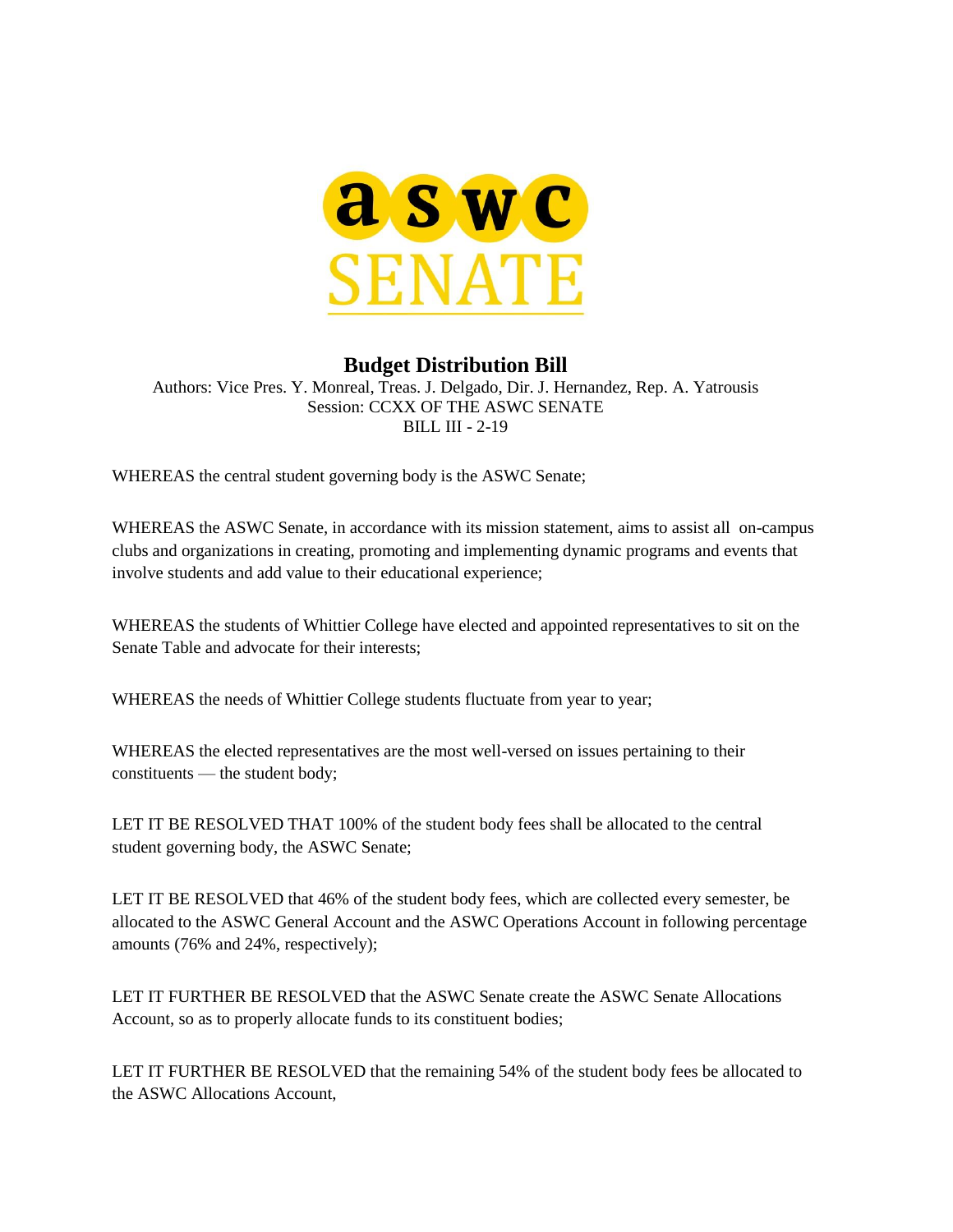LET IT FURTHER BE RESOLVED that the ASWC Senate create the Program Board Reserve Account, so as to properly store funds for subsequent semesters;

LET IT FURTHER BE RESOLVED that only Program Board have access to the Program Board Reserve Account, and only after their General Account has been exhausted;

LET IT FURTHER BE RESOLVED that the ASWC Senate create the Media Council Reserve Account, so as to properly store funds for subsequent semesters;

LET IT FURTHER BE RESOLVED that only Media Council have access to the Media Council Reserve Account, and only after their General Account has been exhausted;

LET IT FURTHER BE RESOLVED that Media Council have the ability to access their allocated funds four weeks before the beginning of the academic year.

LET IT FURTHER BE RESOLVED that Article VIII of the Bylaws read:

#### ARTICLE VIII. CONSTITUENT BODY BUDGETS

- A. General Guidelines for all Constituent Bodies:
	- 1. The funding for these accounts shall come from the ASWC Allocations Account administered by the Senate at the start of each semester.
	- 2. These bodies shall be allowed to maintain a separate account in which undesignated funds from the *first* semester may be rolled over for the *second* semester:
		- a. Any remaining funds in these accounts at the
		- b. end of the academic year shall be returned to the ASWC Senate reserve account:
			- 1. This does not include any money that is a result of fundraising, as any funds that can be proven (i.e. receipts) to have been raised by fundraising events will remain in these accounts.
	- 3. All Constituent Bodies shall be entitled the right to request additional funding from the ASWC Senate at any point during the academic year.
- B. Constituent Body Allocations:
	- 1. Program Board:
		- a. As determined by the Senate, Program Board shall receive a standard allocation of 47% of the ASWC Allocations Account.
		- b. After review, an outline of planned spending for the semester must be presented to the Senate for consideration by the ASWC and made public for the student body to view throughout the year.
			- i. This budget must be presented by the *fourth* Senate meeting of each new semester.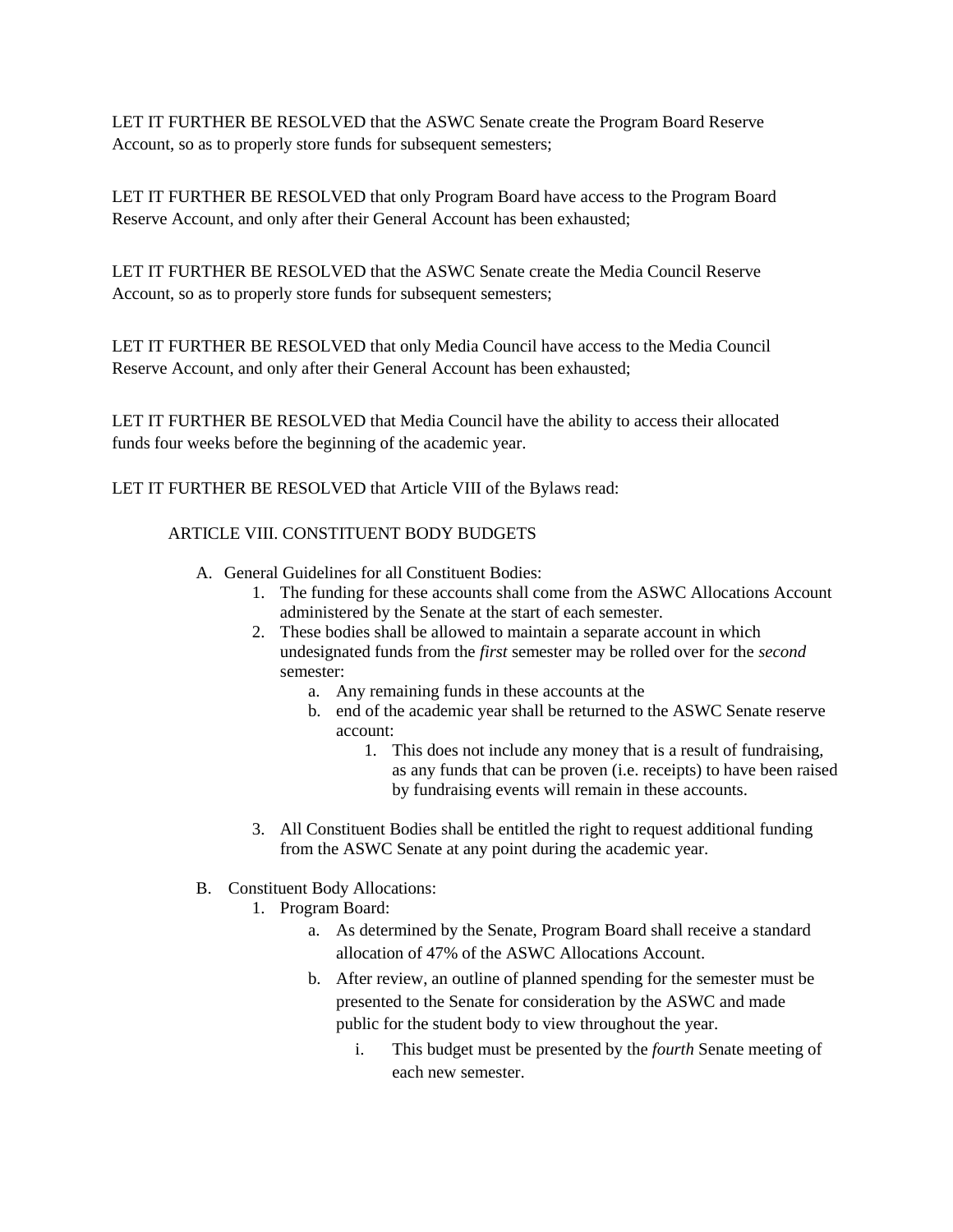- ii. Program Board may request additional funding for programs through the regular funding process as outlined in the funding policies.
- c. To be held accountable by the Senate, a designated representative must also present monthly updates to the ASWC Treasurer concerning their account and expenditure history, along with their planned programs.
- d. Any undesignated funds remaining in their general account from the initial budget presented at the start of the semester will be allowed to roll over into the Program Board Reserve Account to be used for the following semester.
- e. Shall be allowed to hold a maximum of \$10,000 at all times in their Reserve Account.
	- i. Should their general account exceed \$10,000 at the end of the second semester, all remaining funds above \$10,000 must be returned to the ASWC Senate Reserve Account.
	- ii. Should Program Board fail to return all undesignated funds exceeding \$10,000 by two weeks after the end of the academic year, the ASWC Senate shall withhold Program Board's budget allocation for the following academic year, until the excess is returned.
	- iii. Program Board funds may not be withheld by the ASWC Senate for any other reason.
- 2. Media Council:
	- a. As determined by the Senate, Media Council shall receive a standard allocation of 47% of the ASWC Allocations Account.
	- b. After review, an outline of planned spending for the semester must be presented to the Senate for consideration by the ASWC and made public for the student body to view throughout the year.
		- i. This outline must be presented by the *fourth* Senate meeting of each new semester.
		- ii. Media Council may request additional funding for programs through the regular funding process as outlined in the funding policies.
	- c. To be held accountable by the Senate, a designated representative must also present monthly updates to the ASWC Treasurer concerning their account and expenditure history, along with their planned programs.
	- d. Any undesignated funds remaining in their general account from the initial budget presented at the start of the semester will be allowed to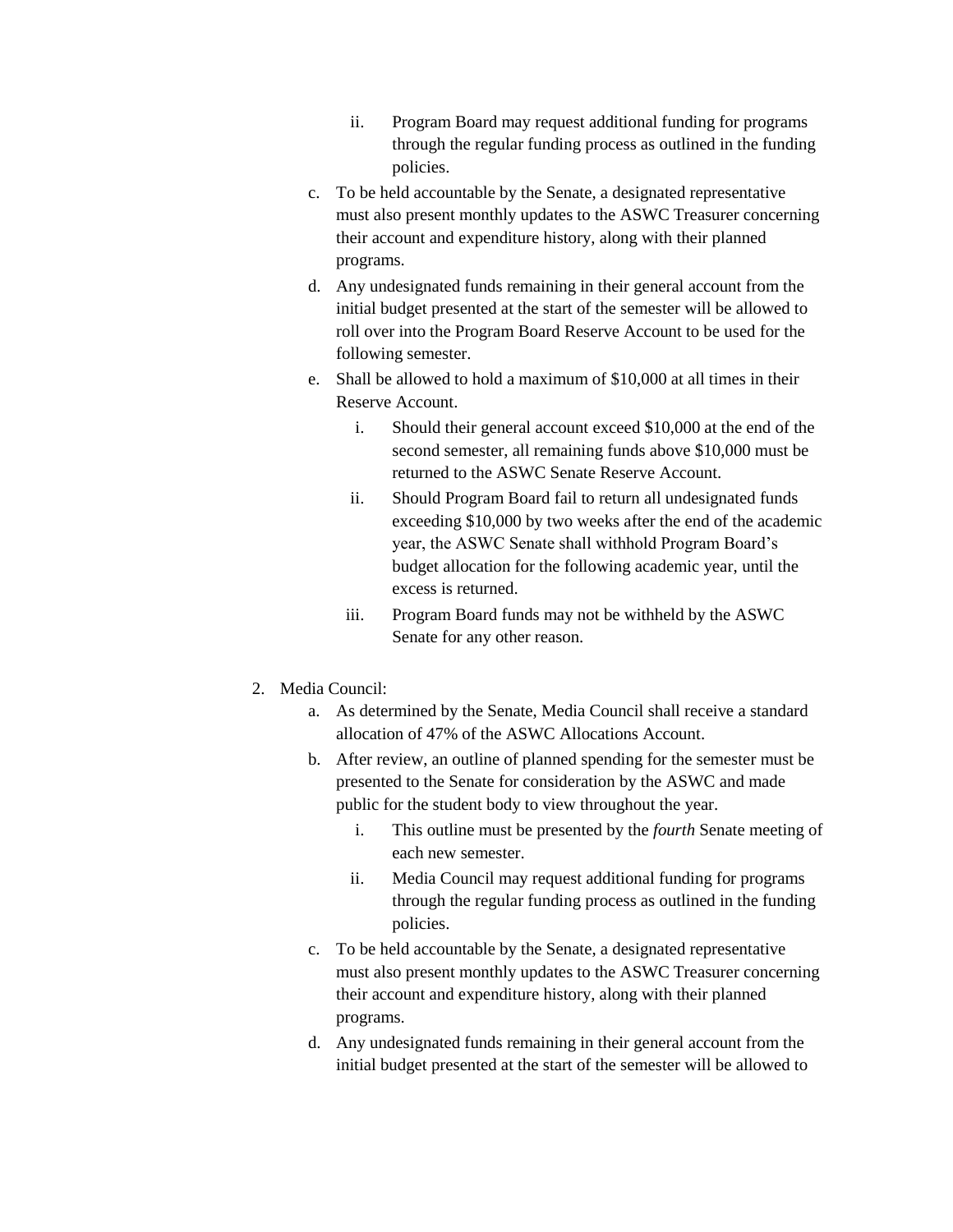roll over into the Media Council Reserve Account to be used for the following semester.

- e. Shall be allowed to hold a maximum of \$10,000 at all times in their Reserve Account.
	- i. Should their general account exceed \$10,000 at the end of the second semester, all remaining funds above \$10,000 must be returned to the ASWC Senate Reserve Account.
	- ii. Should Media Council fail to return all undesignated funds exceeding \$10,000 by two weeks after the end of the academic year, the ASWC Senate shall withhold Media Council's budget allocation for the following academic year, until the excess is returned.
	- iii. Media Council funds may not be withheld by the ASWC Senate for any other reason.
- 3. Inter-Club Council (ICC):
	- a. As determined by the Senate, the ICC shall receive a standard allocation of 1% of the ASWC Allocations Account.
	- b. Shall be required to store all funds in their Constituent Body's General Account.
	- c. Shall be required to transfer all unused funds to the ASWC Senate's Reserve Account at the end of the academic year.
- 1. Inter-Society Council (ISC):
	- a. As determined by the Senate, the ISC shall receive a standard allocation of 1% of the ASWC Allocations Account.
	- b. Shall be required to store all funds in their Constituent Body's general account.
	- c. Required to transfer all unused funds allocated by the ASWC Senate to the ASWC Senate's Reserve Account at the end of the academic year.
	- d. Shall be required to provide a record of member contributions to the ASWC Senate at the end of each academic semester.
	- e. Entitled to those funds received by the members of their Constituent Body, contingent to their ability to show proof of said member funds.
- 2. Poet Student-Athlete Leadership Academy (PSALA):
	- a. As determined by the Senate, PSALA shall receive a standard allocation of 1% of the ASWC Allocations Account.
	- b. Shall be required to store all funds in their Constituent Body's General Account.
	- c. Shall be required to transfer all unused funds to the ASWC Senate's Reserve Account at the end of the academic year.
- 3. First-Year Class Council (FCC):